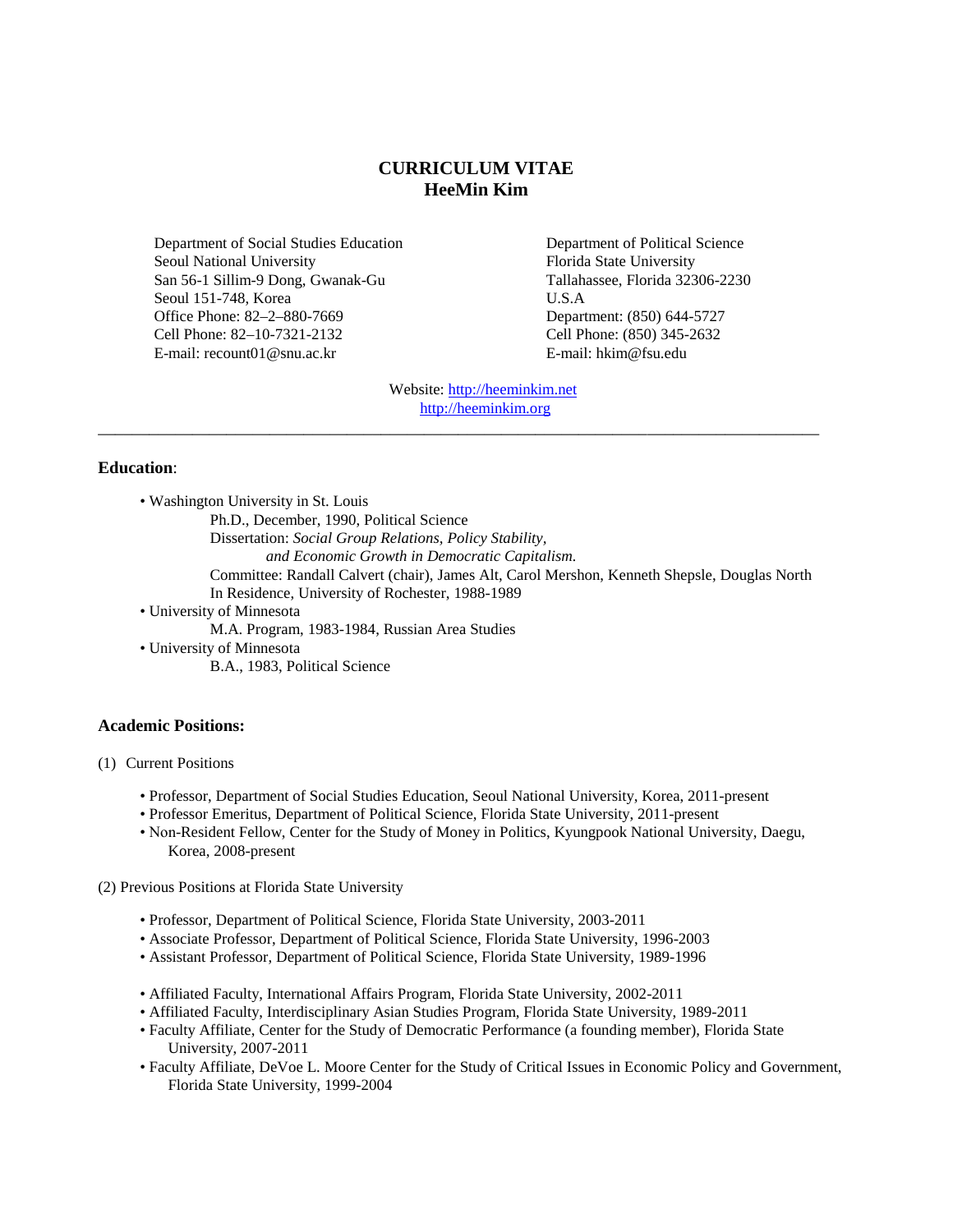#### (3) Visiting Positions Held

- Visiting Professor, Department of Political Science, Hankuk University of Foreign Studies, Seoul, Korea, 2009.
- Visiting Professor, Yonsei University International Summer School, Seoul, Korea, Summers, 2009, 2010.
- Visiting Professor, Institute of International Education, Korea University, Seoul, Korea, Summer, 2007
- Korea Foundation Senior Visiting Professor, Department of Political Science and the Graduate School of International Studies, Yonsei University, Seoul, Korea, Fall 2002
- (4) Other Positions Held
	- Fulbright Senior Research Scholar, 2007 (Recognized in the Faculty Achievements page [\(http://ofr.fsu.edu/fulbright.html\)](http://ofr.fsu.edu/fulbright.html) in the Office of Faculty Recognition (http://ofr.fsu.edu), Florida State University).
	- Korea Foundation Fellow, Seoul, Korea, 2002
	- Visiting Fellow, Institute for Far Eastern Studies, Seoul, Korea, 1999
- (5) Positions as a Graduate Student at Washington University
	- Instructor, Department of Political Science, Washington University, 1987-88
	- Graduate Fellow, Washington University, 1984-85, 1986-87, 1988-1989
	- Teaching/Research Assistant, Department of Political Science, Washington University, 1985-86, Summers, 1985,86,87,88

### **Professional Activities (Partial List):**

- Member, Editorial Board, *Pacific Focus* (2006-present) and *International Area Studies Review* (2011-present)
- President, Association of Korean Political Studies, 2001-2003
- Vice President, Association of Korean Political Studies, 1999-2001.
- Member, Executive Council, Association of Korean Political Studies, 1998-2001, 2001-2004.
- Section Chair, Formal Theory Section, Annual Meeting of the Southern Political Science Association, 1998
- Program Chair, Annual Meeting of the Association of Korean Political Studies, held along with the Annual Meeting of the American Political Science Association, 2011, 1997.
- Member, Presidential Advisory Commission on Peaceful Unification (advisory body to the President), Korea, 2003-2007.
- Member, Florida Trade Delegation to Korea, 2003
- Member, Florida-Korea Economic Cooperation Committee, 2001-present
- Member, Florida-Gyonggi Sister State Cultural Affairs Committee (Appointed by the Florida Secretary of State), 2001-present.
- Member, Florida Committee for the Re-establishment of a Career Consulate General for the Republic of Korea in Florida, 2002-present.
- Chair, International Student Committee (University-wide Committee under Vice President for Student Affairs), Florida State University, 1999-2001.

### **Awards and Honors:**

- A Fully-Paid Sabbatical (based on University-wide competition), Florida State University, 2006.
- A Departmental Research Leave (awarded to the two highest ranked faculty members in the past five annual evaluations), Department of Political Science, Florida State University, 2000 (the inaugural award), 2005.
- Korean Presidential Decoration (given by President Kim Daejung, a Nobel Peace Prize recipient, 2000) for outstanding contribution to the Korean communities in the U.S. and the promotion of academic and cultural ties between Korea and the U.S.A., January 2003.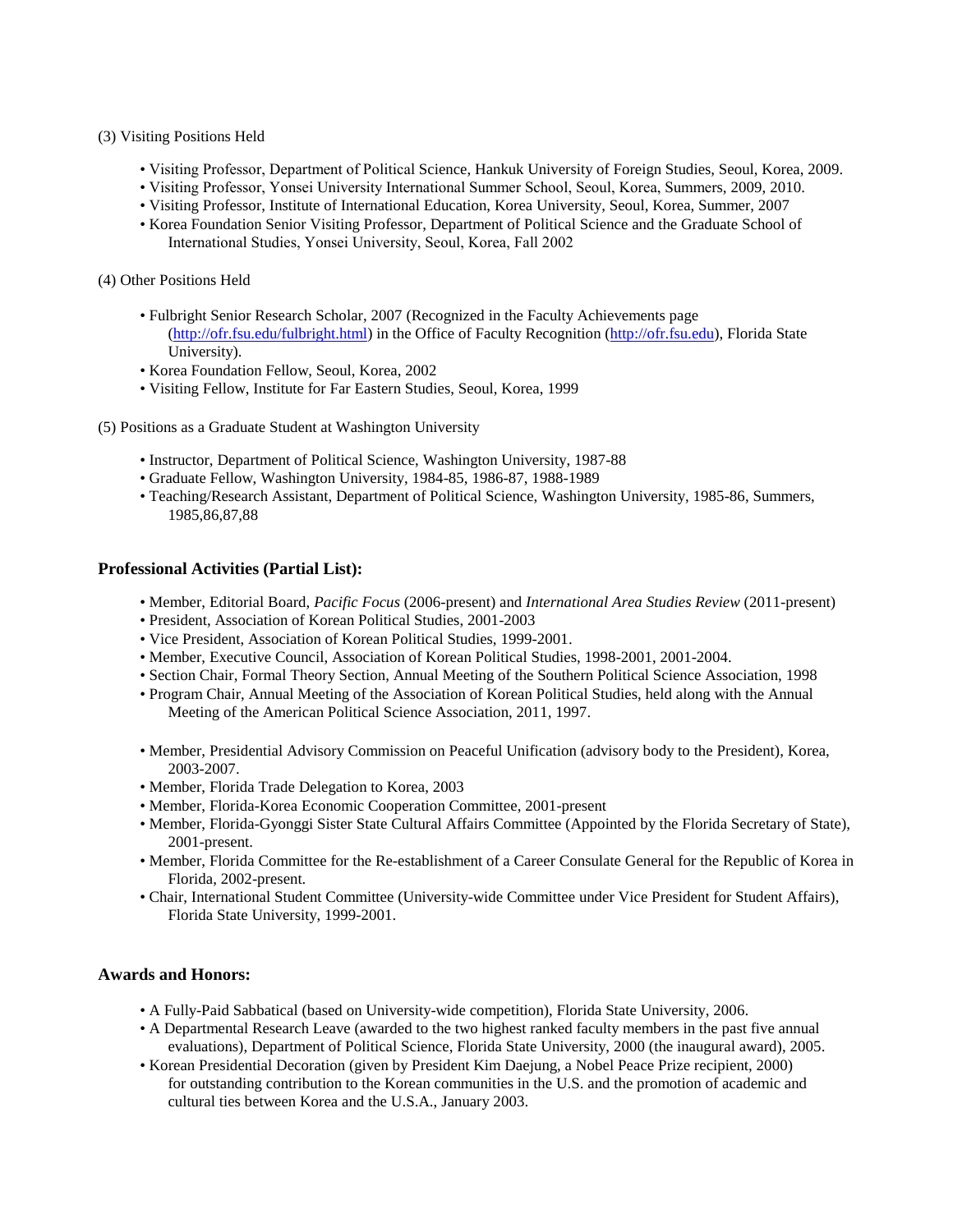- University-wide Teaching Incentive Award, Florida State University, 1995, 1999
- *Rationality and Politics in the Korean Peninsula* (co-edited) was chosen as "the Best Publication in Korean Political Studies Published in the Last Two Years" awarded by the Association of Korean Political Studies in North America, 1995
- Comprehensive Examination Honors in Formal Theory and Methodology, Washington University, 1987
- Listed in *ExpertNet* Published by the Community of Science (Online Database: www.expertnet. org), 2003 present
- Listed in *Koreanists.net* Published by the Korea Foundation (Online Database: www.koreanists. net), 2003 present
- Listed in *the Dictionary of International Biography* (Cambridge, England), 1999-present
- Listed in *AccessAsia: A Guide to Specialists and Current Research* Published by the National Bureau of Research (Online Database[: www.accessasia.org\)](http://www.accessasia.org/), 1995-present
- *Who's Who in America,* 2009-present
- *Korean American Who's Who in the USA,* 2005-present
- *Who's Who among Asian Americans,* 1994-present
- Pi Sigma Alpha, 1988-present

### **Major Grants and Fellowships**

- "Political Economy of Democratic Transition in Korea." Korea Foundation Advanced Research Grant Program, 2008-2009.
- "Colonial Legacies and Territorial Claims," (Paul R. Hensel and Dale L. Smith, Co-PIs), The Northeast Asia History Foundation Grant, 2008-2009.
- "Establishing a Center for the Study of Democratic Performance at Florida State University," (Co-PI with 9 Colleagues in the Department of Political Science), Social Science Program Enhancement Grants, Florida State University, 2007-2009.
- "Politics of Mutual Destruction: A Rational-Choice Analysis of Democracy in Korea." Fulbright Foundation Senior Research Grant Program, 2007.
- "Building Measures of Ideology and Democratic Performance in Western Democracies," National Science Foundation Political Science Program (SES-0237820), February 1, 2003-August 31, 2004.
- "Uncertainty in Foreign Policy Making: A Bayesian Game Analysis of Korea," Korea Foundation Fellowship for Korean Studies, 2002
- Resident Fellowship, Institute for Far Eastern Studies, Seoul, Korea, 1999.

### **Minor Grants and Fellowships**

- University-wide New Professor Research Grant Award ("A New Approach to the Territorial Dispute Involving a Former Colonizer-Colony Pair: The Case of the Dokdo-Takeshima Dispute between Japan and Korea"), Seoul National University, Korea, 2011.
- The College of Education New Professor Research Grant Award (for translation into Korean language of my book published in the U.S., *Korean Democracy in Transition: A Rational Blueprint for Developing Societies*), Seoul National University, Korea, 2011.
- The Council on Research and Creativity Regular Summer Research Grant, Florida State University, 2005 ("Measuring Democratic Performance in Western Democracies") and 2001 ("Political Institutions and Democratic Performance in Western Democracies").
- Faculty Development Workshop Grants, Florida State University, Summers, 2004, 2005, 2006.
- The College of Social Sciences Grant Incentive Program Award, Florida State University, 1995.
- The Council on Research and Creativity First-Year Assistant Professor Summer Research Grant, Florida State University, 1992 ("The Determinants of Government Policy Outcomes: A Formal Theoretic Analysis").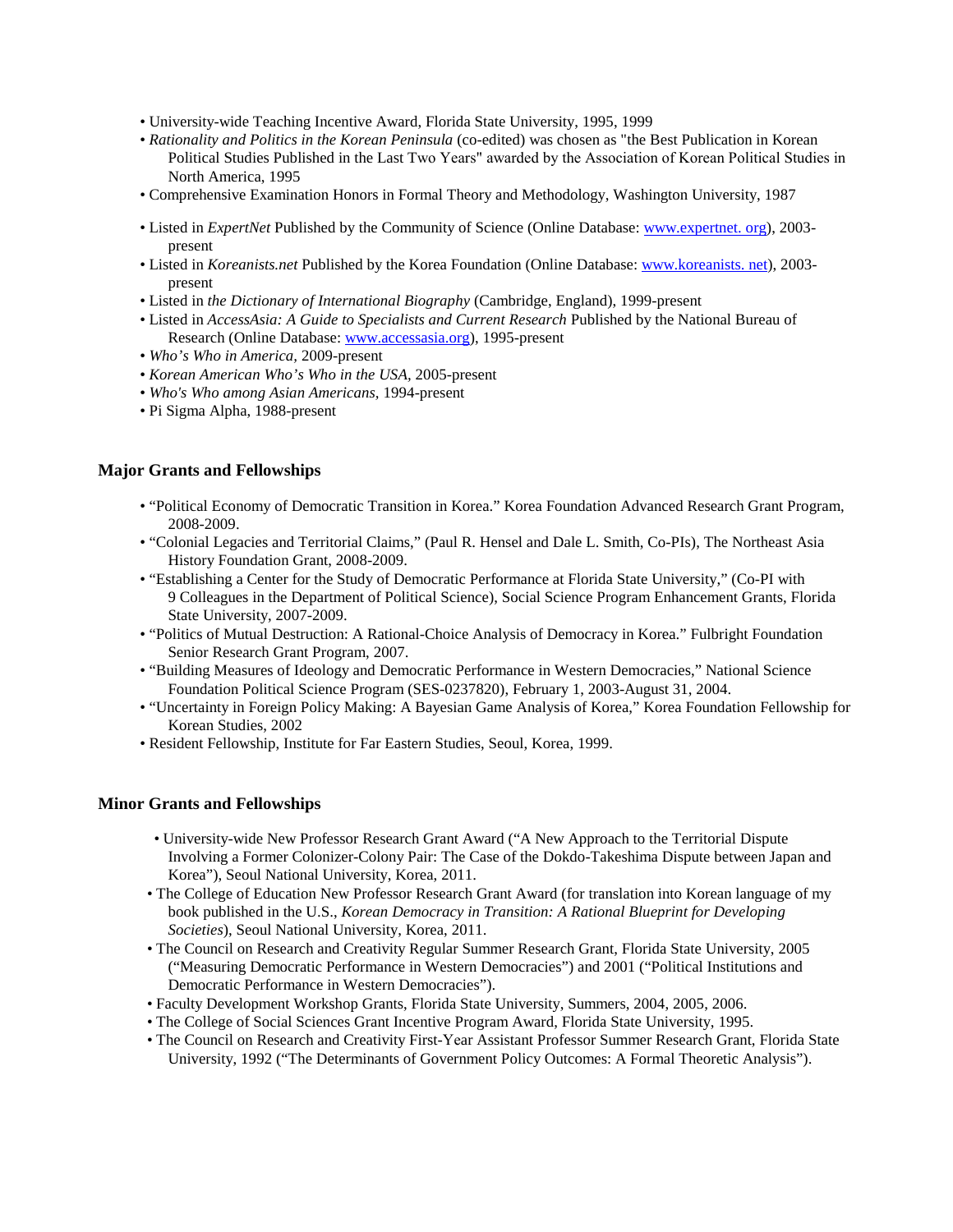- Korean Economic Institute of America Conference Grant, 2002 ("Korea Symposium 2002").
- Asia Society (New York) Conference Grant, January, 1995 ("the Effect of Democratization on Economic Performance").
- FSU Student Government Conference Grant, 1991 ("Korean Unification: Problems and Potential").
- Provost's Travel Grant, Florida State University, 1998, 2001, 2003, 2005, 2007
- International Studies Association Travel Grant, 2001 (Hong Kong), 2003 (Budapest).
- College of Social Sciences Dean's Travel Grant, Florida State University, 1997, 1999.
- President's Travel Grant, Florida State University, 1994.
- Annual Meeting Travel Grant Award by American Political Science Association, 1985
- Graduate School of Arts and Sciences Dissertation Fellowship, Washington University, 1988-1989
- University of Rochester Summer Fellowship, Summer,1988
- Washington University Graduate Fellowships, 1984-85, 1986-87
- Washington University Teaching/Research Assistantships, 1985-86, 1987-88, Summers, 1985, 86, 87, 88
- Washington University Tuition Scholarships, 1984-89

#### **Associational Membership:**

- American Political Science Association
- International Political Science Association
- International Studies Association
- Midwest Political Science Association
- Association of Korean Political Studies
- The Korean-American University Professors Association

### **References:**

Available Upon Request.

# **RESEARCH**

**\_\_\_\_\_\_\_\_\_\_\_\_\_\_\_\_\_\_\_\_\_\_\_\_\_\_\_\_\_\_\_\_\_\_\_\_\_\_\_\_\_\_\_\_\_\_\_\_\_\_\_\_\_\_\_\_\_\_\_\_\_\_\_\_\_\_\_\_\_\_\_\_\_\_\_\_\_\_\_\_\_\_\_\_**

### **Fields of Research Interests:**

- Thematic Areas: Political Institutions and Democratic Performance, Rational-Choice Applications.
- Geographic Concentration: Korea, East Asia, and Western Democracies.
- Methodological Approach: Formal Modeling, Statistical Methods, and Case-Study Methods.

### **Manuscript/Proposal/Tenure/Promotion Review:**

*American Political Science Review, American Journal of Political Science, Journal of Politics, British Journal of Political Science, Canadian Journal of Political Science, Comparative Politics, Comparative Political Studies, International Studies Quarterly, International Interactions, Political Behavior, Electoral Studies, Party Politics, Political Research Quarterly, Public Opinion Quarterly, Political Analysis, Governance, International Journal of Mathematical Modeling, Journal of Economic Education,* Cambridge University Press, State University of New York Press, National Science Foundation, University of Southern California, University of Minnesota, University of Wisconsin, Milwaukee, Florida International University, University of Central Florida.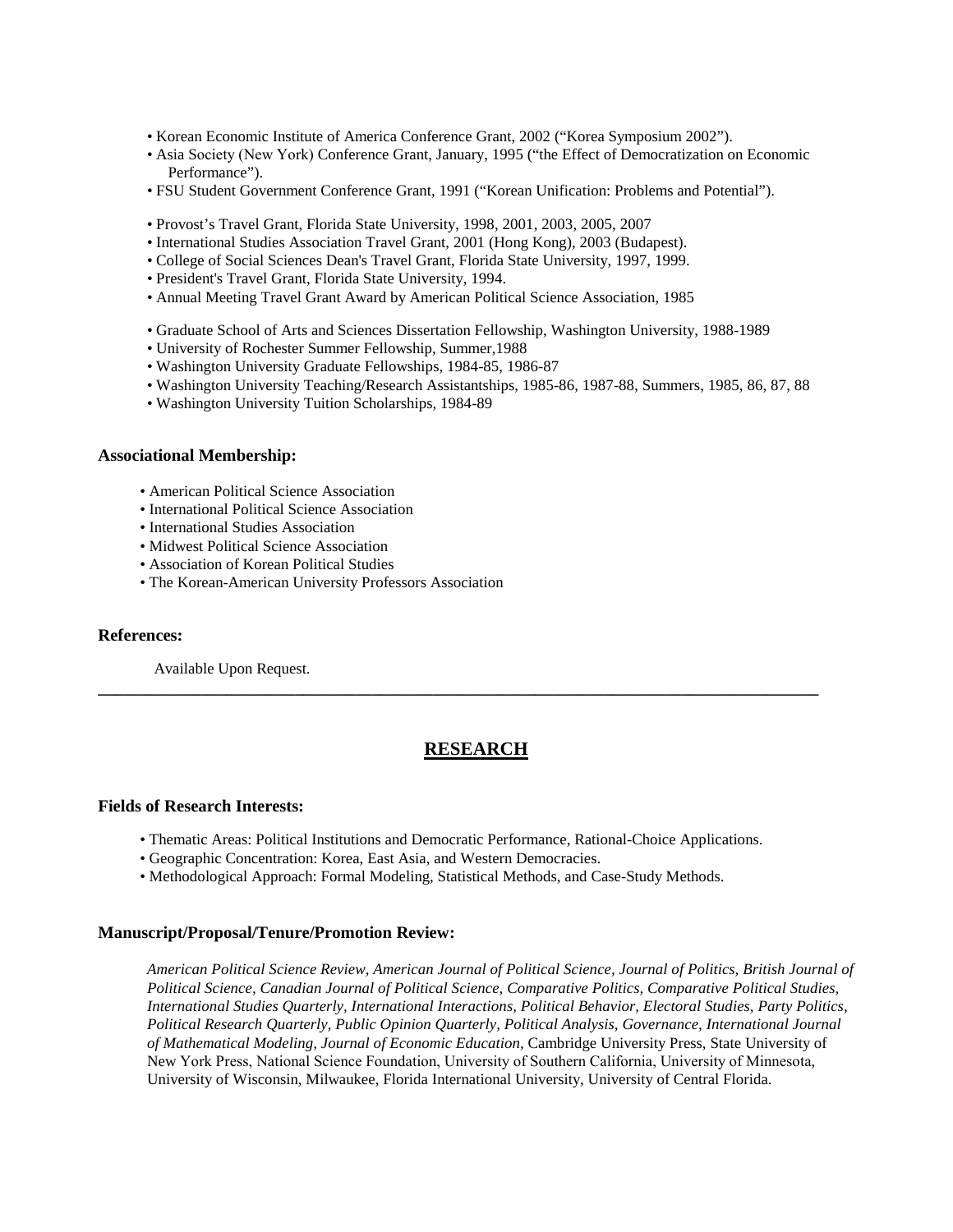### **Solution Concepts/Data Sets I Created:**

- *[The Strongly Stable Core](http://garnet.acns.fsu.edu/~hkim/ssc.pdf)*. For greater detail, see HeeMin Kim.1995. "The Strongly Stable Core in Weighted Voting Games." *Public Choice* 84:77-90.
- *[The Kim-Fording Measure of Party Ideology](http://garnet.acns.fsu.edu/~hkim/Kim-Fording%20Measure%20of%20Party%20Ideology.dta)*
- *[The Kim-Fording Measure of Voter Ideology](http://garnet.acns.fsu.edu/~hkim/Kim-Fording%20Measure%20of%20Voter%20Ideology%20Final%20Version.xls)*
- *[The Kim-Fording Measure of Parliament Ideology](http://garnet.acns.fsu.edu/~hkim/Kim-Fording%20Measure%20of%20Parliament%20Ideology%20Final%20Version.xls) I* (A Weighted-Mean Version).
- *The Kim-Fording Measure of Parliament Ideology II* (A Median Version).
- *[The Kim-Fording Measure of Government Ideology.](http://garnet.acns.fsu.edu/~hkim/Kim-Fording%20Measure%20of%20Government%20Ideology%20Final%20Version.xls)*
- *The Kim-Fording Measure of Democratic Performance*

See various publications below for details. All of these measures are available for 25 Western Democracies, 1945-2002. They are available for public consumption at http://heeminkim.net. The Kim-Fording Measures of Parliament Ideology, Government Ideology, and Democratic Performance are based upon work supported by the National Science Foundation under Grant No. SES-0237820. Any opinions, findings and conclusions or recommendations expressed in this material are those of the author(s) and do not necessarily reflect the views of the NSF.

### **Publications:**

#### (i) Books:

**HeeMin Kim.** 2011. *Korean Democracy in Transition: A Rational Blueprint for Developing Societies,* University of Kentucky Press.

The Fulbright Foundation and the Korea Foundation funded this research, and the Florida State University granted a sabbatical leave for writing the final draft of this book.

**HeeMin Kim** and Richard Fording. 2007. *An Accurate Understanding and a Proper Use of Manifestos: Analyses of Party Manifestos in 25 Western Democracies,* Seoul: ORUEM Publishing House (Published in Korean Language, Translated by Jinman Cho and Hong-Cheol Kim).

Ian Budge, et al. with **HeeMin Kim**, et al. 2001. *Mapping Policy Preferences: Estimates for Parties, Electors, and Governments, 1945-1998,* London: Oxford University Press.

This book comes with a CD containing the original party manifestos data and a couple of measures utilizing manifestos data. The latter are the Kim-Fording measure of voter ideology and the Kim-Fording measure of government ideology.

**HeeMin Kim** and Woosang Kim, editors. *Rationality and Politics in the Korean Peninsula*, Published by Michigan State University, 1995.

This book was chosen as "the Best Publication in Korean Political Studies Published in the Last Two Years" awarded by the Association of Korean Political Studies in North America.

(ii) Articles in Refereed Journals:

**HeeMin Kim** and Tatiana Kostadinova. 2011. "Does Tactical Voting Matter?: The Political Impact of Tactical Voting in Canadian Elections." *International Area Studies Review* 14: 49-71 [\(http://www.iar.ac.kr/file/14-1/14-1-](http://www.iar.ac.kr/file/14-1/14-1-4.pdf) [4.pdf\)](http://www.iar.ac.kr/file/14-1/14-1-4.pdf).

**HeeMin Kim,** G. Bingham Powell, Jr., and Richard C. Fording. 2010. "Electoral Systems, Party Systems, and Ideological Representation: An Analysis of Distortion in Western Democracies." *Comparative Politics* 42:167- 185 [\(www.ingentaconnect.com/content/cuny/cp\)](http://www.ingentaconnect.com/content/cuny/cp).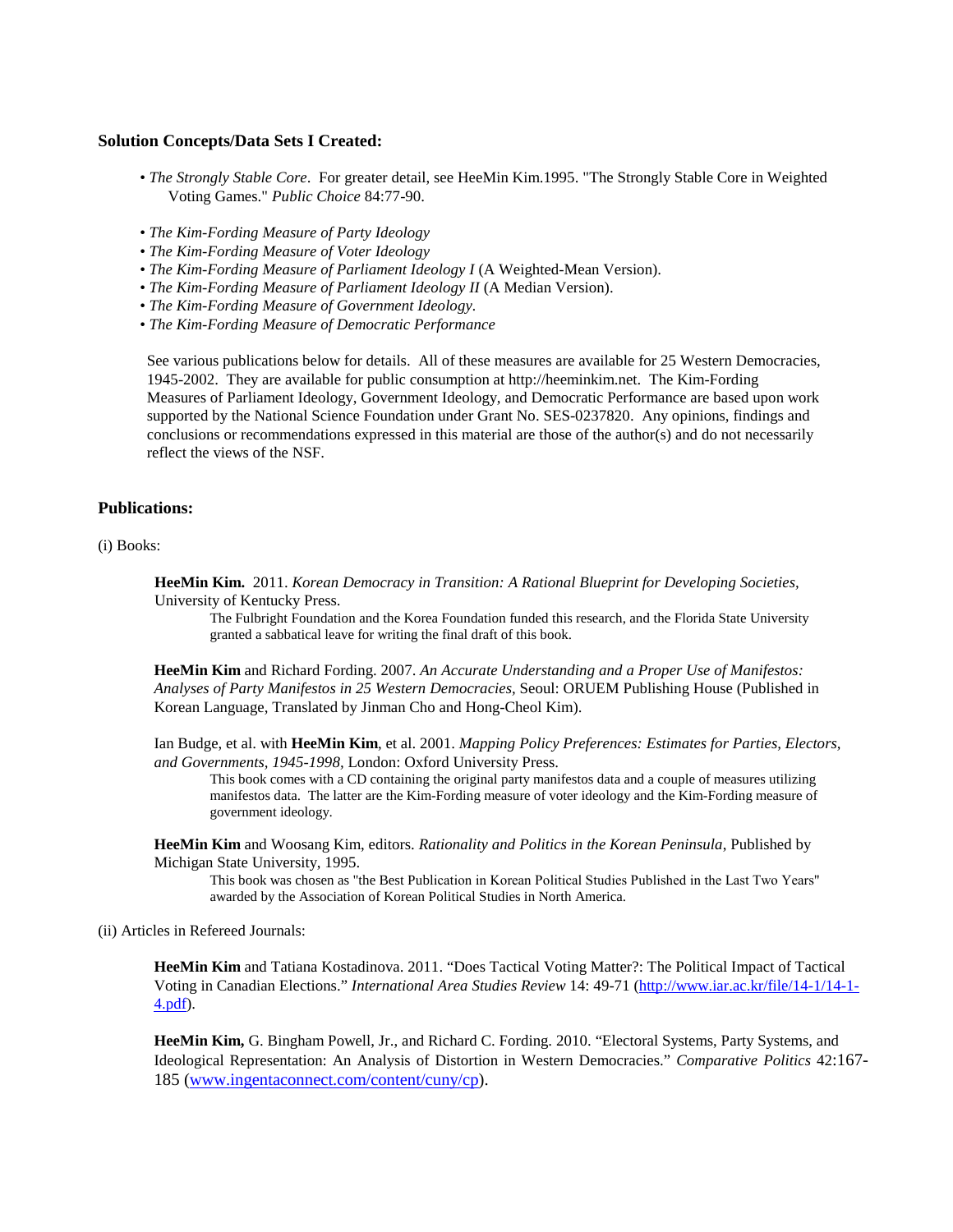Jinman Cho, **HeeMin Kim,** and Jun Y. Choi. 2009. "The Dokdo-Takeshima Dispute between Korea and Japan: Understanding the Whole Picture." *Pacific Focus* 24:365-378.

**HeeMin Kim,** Jun Y. Choi, and Jinman Cho. 2008. "Is Regional Cleavage Disappearing?: An Empirical Analysis of Changing Cleavage Structure in Korea." *Electoral Studies* 27: 136-150 (On-line version available at [http://dx.doi.org/10.1016/j.electstud.2007.10.004\)](http://dx.doi.org/10.1016/j.electstud.2007.10.004).

**HeeMin Kim.** 2006. "A Risky Game to Play: The Politics of the Impeachment Game in Korea." *East & West Studies* 18: 127-149.

**HeeMin Kim** and Jun Y. Choi. 2005. "Uncertainty on the Korean Peninsula: An Analytic Narratives Approach." *East Asian Review* 17: 100-128.

Mike Lustzig, Patrick James, and **HeeMin Kim.** 2003. "Signalling and Tariff Policy: The Strategic Multi-Stage Rent Reduction Game." *Canadian Journal of Political Science,* 36: 765-790.

**HeeMin Kim** and Richard C. Fording. 2003. "Voter Ideology in Western Democracies: An Update." *European Journal of Political Research* 42: 95-105.

**HeeMin Kim** and Jun Y. Choi. 2002. "Uncertainty in Foreign Policy Making: A Bayesian Game-Theoretic Analysis of Korea." *Global Economic Review* 31: 25-40.

**HeeMin Kim** and Richard C. Fording. 2002. "Government Partisanship in Western Democracies, 1945-1998." *European Journal of Political Research* 41: 165-184.

**HeeMin Kim** and Richard C. Fording. 2001. "Voter Ideology, the Economy, and the International Environment in Western Democracies, 1952-1989." *Political Behavior* 23 (Special Issue on Comparative Political Behavior Guest Edited by Richard Johnston): 53-73.

**HeeMin Kim** and Richard C. Fording. 2001. "Does Tactical Voting Matter?: The Political Impact of Tactical Voting in Recent British Elections." *Comparative Political Studies* 34: 294-311.

**HeeMin Kim**. 2000. "A Spatial Analysis of Policy Stability in Western Democracies: A Society-Centered Model with Applications to Spain and Sweden." *International Area Review* 3: 55-76.

**HeeMin Kim.** 2000. "Rational Actors and Institutional Choices in Korea." *Pacific Focus* 15: 73-94; Pre-printed, 1999, University of Strathclyde Studies in Public Policy #315, Glasgow, Scotland.

**HeeMin Kim** and Richard C. Fording. 1998. "Voter Ideology in Western Democracies, 1946-1989." *European Journal of Political Research* 33: 73-97.

**HeeMin Kim.** 1997. "Rational Choice Theory and Third World Politics: A Case Study of the 1990 Party Merger in Korea," *Comparative Politics* 30: 83-100.

**HeeMin Kim** and Dale L. Smith. 1997. "Blocs or Rounds?: A Game-Theoretic Analysis of Two Competing Approaches to Trade Liberalization," *Canadian Journal of Political Science* 30: 3-23.

**HeeMin Kim.** 1997. "A Game-Theoretic Analysis of Class Relationships and Economic Growth with Applications to Spain and Sweden." *International Area Review* 1: 66-86.

**HeeMin Kim** and Glenn R. Parker. 1995. "When Meritocracies Fail: A Dynamic Model of Shifting Median Position," *Journal of Economic Behavior and Organization* 28: 1-9.

**HeeMin Kim.** 1995. "The Strongly Stable Core in Weighted Voting Games," *Public Choice* 84: 77-90.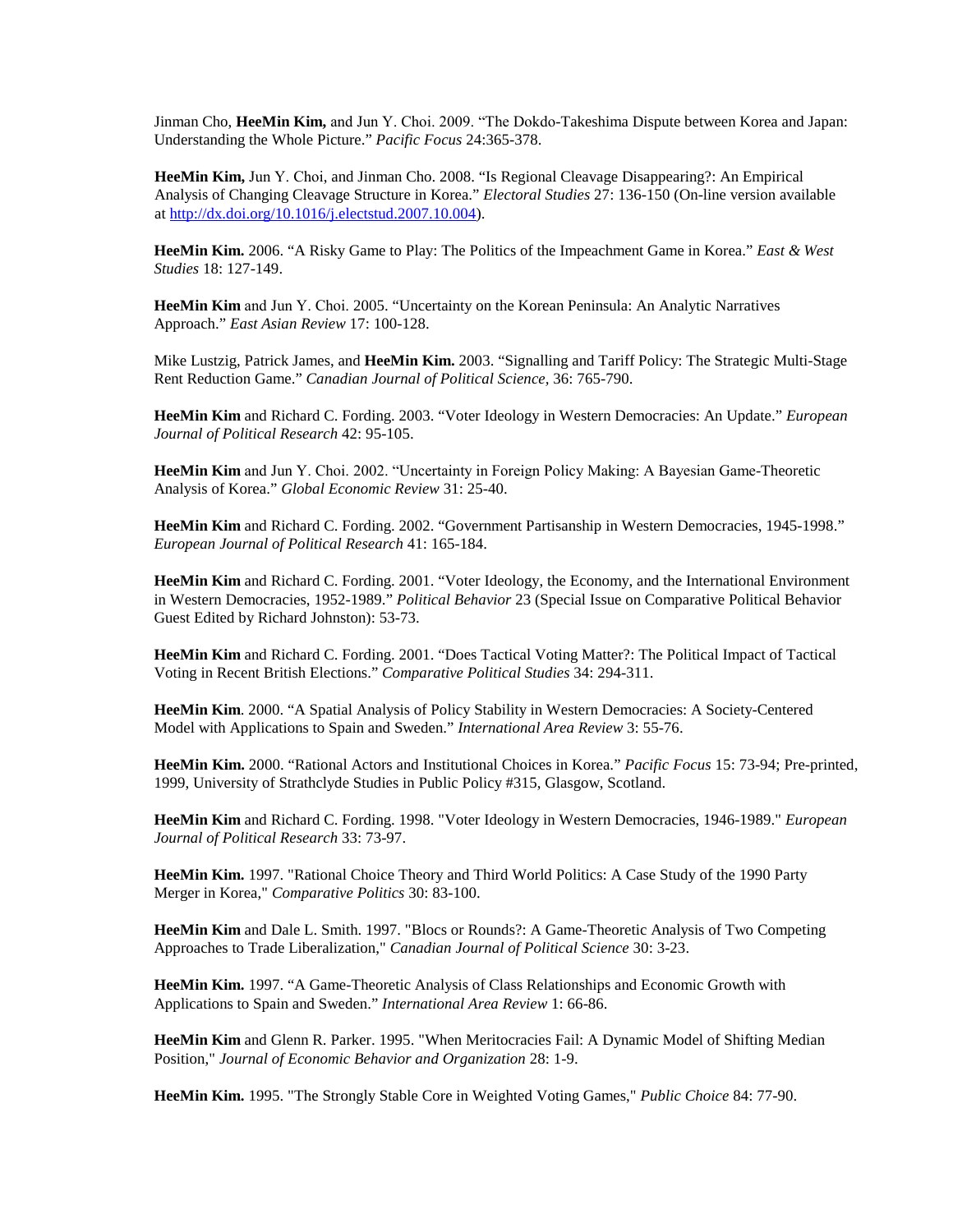**HeeMin Kim**. 1995. "Building a New Party System: The Case of Korea," *Asian Perspective* 19: 195-220.

**HeeMin Kim.** 1994. "A Theory of Government-Driven Democratization: The Case of Korea," *World Affairs* 156:130-140.

**HeeMin Kim.** 1992. "Kim's Dilemma and the Politics of Rivalry: A Game-Theoretic Analysis of the 1987 Presidential Election in Korea," *Pacific Focus* 7:141-159.

(iii) Book Chapters:

Paul R. Hensel and **HeeMin Kim.** 2008. "Colonial Legacies and Territorial Claims: A Preliminary Investigation." In *National Territory and Sovereignty: Sixty Years Since the Founding of the Nation.* Seoul, Korea: The Korean Association of International Studies, pp.67-98.

**HeeMin Kim** and Jun Y. Choi. 2007. "Uncertainty in Foreign Policy Making: A Bayesian Game Analysis of Korea." In *Korean Studies Forum,* eds. Hyuk-Rae Kim and Chaihark Hahm. Seoul, Korea: Yonsei University Press, pp.49-72.

**HeeMin Kim** and Richard C. Fording. 2001. "Extending Party Estimates to Governments and Electors." In *Mapping Policy Preferences: Estimates for Parties, Electors, and Governments, 1945-1998,* Ian Budge, et al., London: Oxford University Press, pp.157-178.

**HeeMin Kim.** 2001. "Party Preferences, Electoral Institutions, and the Rational Choice in Korea." In *Korea in the 21st Century,* eds. Seung-Ho Joo and Tae-Hwan Kwak. New York: Nova Science Publishers, Inc., pp.53-68.

**HeeMin Kim** and Richard C. Fording. 2000. "Explaining Ideological Swing in Western Democracies: A Comparative Analysis, 1952-1989." In *Handbook of Global Political Policy,* ed. Stuart Nagel. New York: Marcel Dekker, Inc., pp.403-421.

**HeeMin Kim.** 1995. "Rational Choice Meets Korean Politics." In *Rationality and Politics in the Korean Peninsula,* eds. HeeMin Kim and Woosang Kim, pp.1-16.

**HeeMin Kim.** 1995. "The Formation of the Grand Conservative Coalition in Korea." In *Rationality and Politics in the Korean Peninsula*, eds. HeeMin Kim and Woosang Kim, pp.53-68.

Daniel H. Cox and **HeeMin Kim.** 1995. "South Korean Politics, 1948-1993." In *Rationality and Politics in the Korean Peninsula,* eds. HeeMin Kim and Woosang Kim, pp.201-250.

**HeeMin Kim.** 1994. "Political Parties as Rational Agents and the Elite Behavior (in Korean)." In *Party System Realignment*, ed. Chae-Han Kim. Seoul, Korea: NaNam Publishing House, pp.45-84.

(iv) Technical Reports:

Paul R. Hensel and **HeeMin Kim.** 2009. *Colonial Legacies and Territorial Claims* (123 pages), Report to the Northeast Asian History Foundation, Ministry of Education, Republic of Korea.

### **Research in Progress:**

"A New Approach to the Territorial Dispute Involving a Former Colonizer-Colony Pair: The Case of the Dokdo-Takeshima Dispute between Japan and Korea." (with Jinman Cho), *Under Review.*

"Candidate Quality and Negative Voting in New Democracies: A Test Based on a Korean Presidential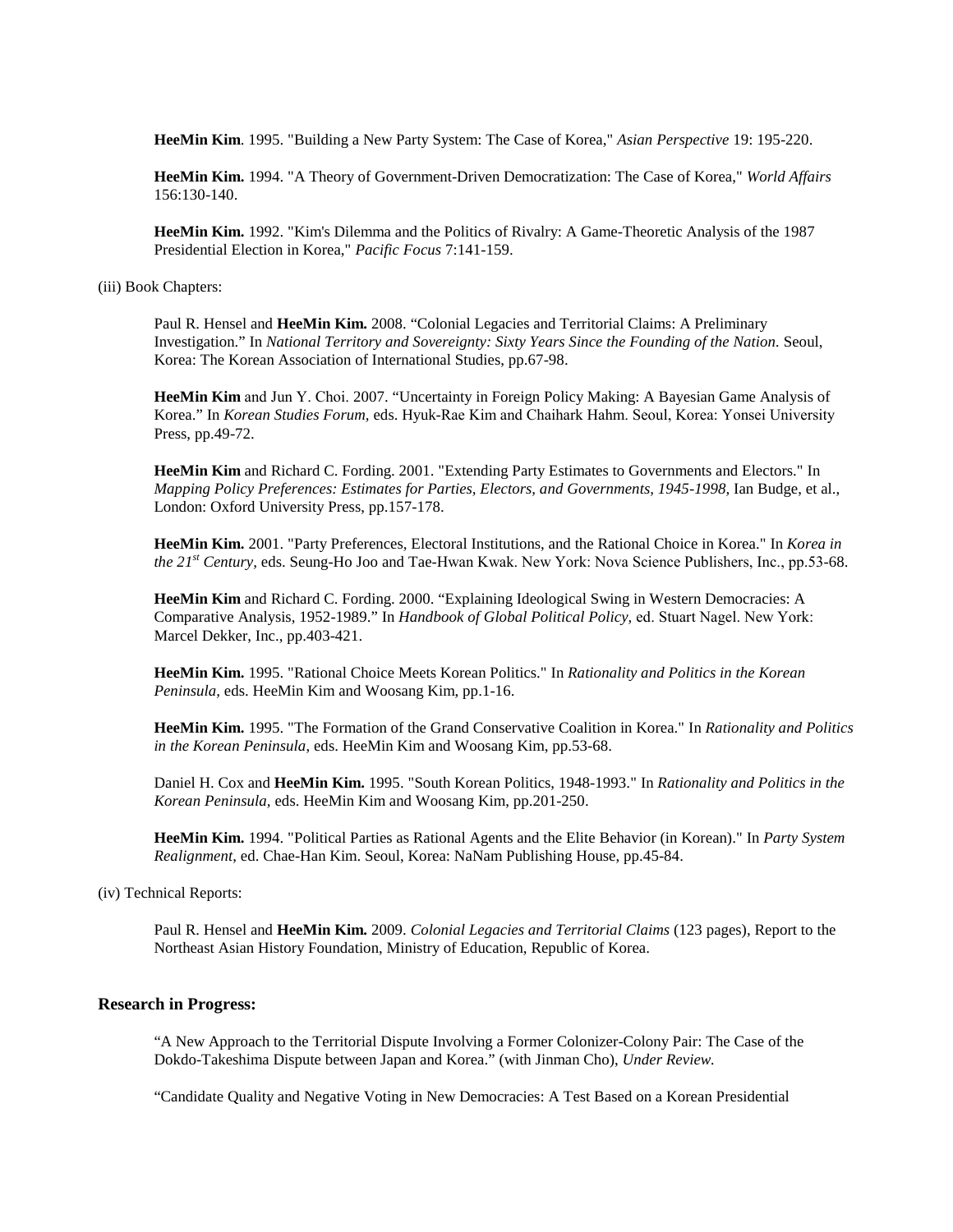Election." (with Jun Y. Choi), *Under Review.*

"Do Voter Preferences Matter between Elections?: Democratic Performance in Western Democracies." (with Richard C. Fording), *Under Review*; Pre-printed as Korea University Working Paper #19 (Seoul, Korea).

"Democratic Performance vs. Party Representation: A Study Based on Congruence Approach." (with Marius Radean), *Under Review.*

"You Say Potato…: A Re-examination of the Effects of the Economy, Government Spending, and Incumbent Ideology on National Policy Mood." (with Jackie Demeritt and Glynn Ellis), *Being Revised for Journal Submission.*

*Comparative East Asian Politics: Politics of China, Japan, Korea, and Taiwan* (A Textbook Manuscript in Preparation). About two years from completion.

### *Op-Ed Pieces***:**

**HeeMin Kim. "**President George W. Bush's Inaugural Address." *Munhwa Ilbo,* January 25, 2005 (in Korean).

**HeeMin Kim.** "The U.S. Presidential Elections and the U.S.-North Korea Relations." *Munhwa Ilbo,* November 4, 2004 (in Korean).

**HeeMin Kim.** "Re-deployment of the U.S. Forces Abroad." *Munhwa Ilgo,* June 15, 2004 (in Korean).

**HeeMin Kim.** "Impeachment Fiasco Seen from Abroad" *Munhwa Ilbo,* May 18, 2004 (in Korean).

**HeeMin Kim.** "The Presidential Election and the U.S. Korea Policy" *Munhwa Ilbo,* February 18, 2004 (in Korean).

**HeeMin Kim.** "The Meaning of Confidence-Building between Roh and Bush" *Munhwa Ilbo,* May 16, 2003 (in Korean).

**HeeMin Kim.** "Anti-war Sentiments and the Bush Administration's Task." *Munhwa Ilbo,* March 26, 2003 (in Korean).

**HeeMin Kim.** "The U.S. Media and the Korean Peninsula." *Munhwa Ilbo,* February 4, 2003 (in Korean).

**HeeMin Kim.** "The North's Hawkish Policy Will Not Work" *Munhwa Ilbo,* December 18, 2002 (in Korean).

**HeeMin Kim.** "Presidential Address." *Association of Korean Political Science Newsletter,* Fall, 2002.

**HeeMin Kim.** "The Results of the U.S. Mid-term Elections and the Choices Left for North Korea." *Munhwa Ilbo,* November 7, 2002 (in Korean).

**HeeMin Kim.** "Presidential Address." *Association of Korean Political Science Newsletter,* Fall, 2001.

**HeeMin Kim.** 1991. "Is German Model of Unification Feasible in Korea?" *Korean American Journal* 6 (in Korean).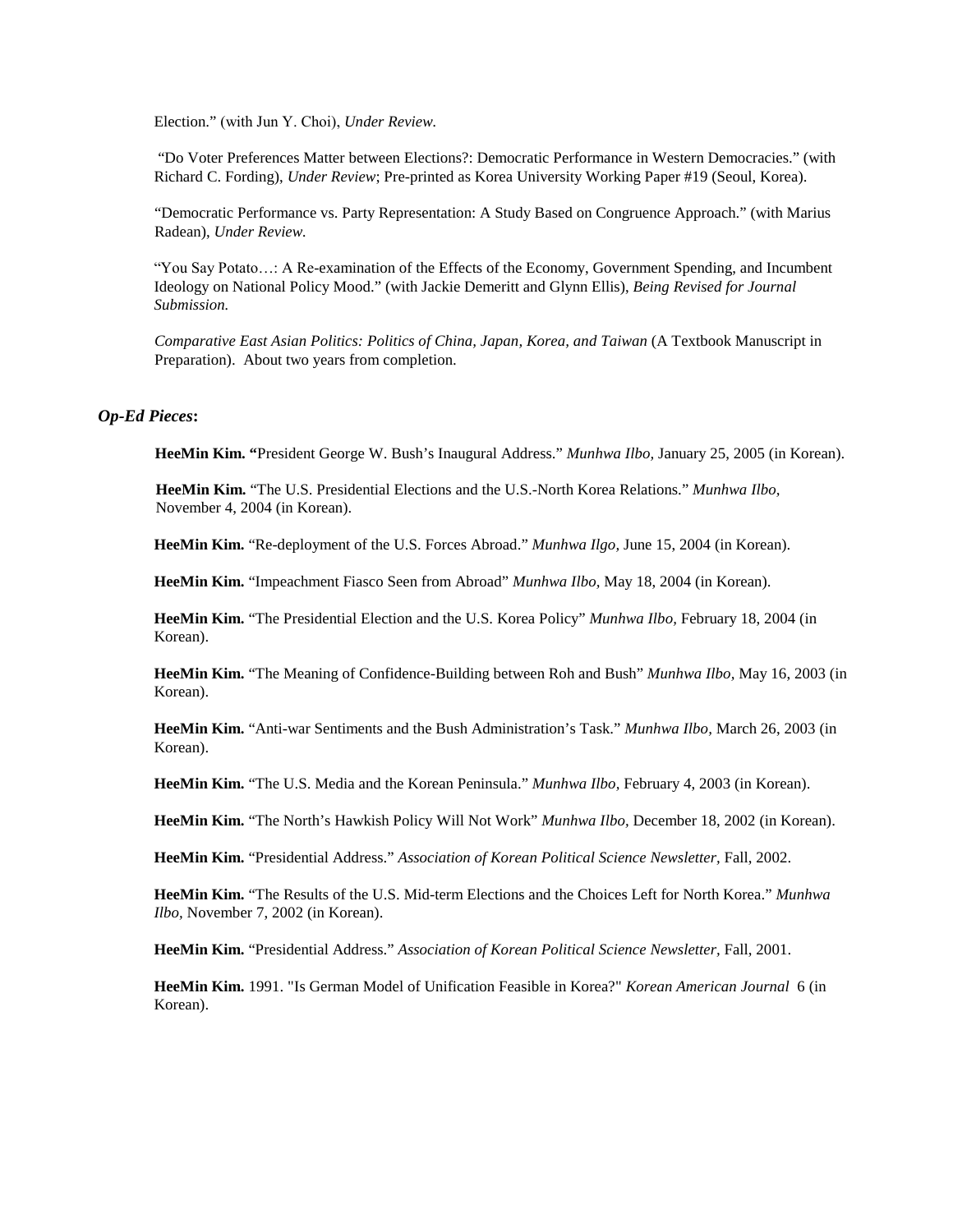### **Invited Lectures/Speeches:**

"A New Approach to the Maritime Dispute Involving a Former Colonizer-Colony Pair: The Case of the Dokdo-Takeshima Dispute between Japan and Korea." Yale University, April, 2011, University of Tokyo, September, 2011.

"The Curse of Rapid Modernization/Development?: A Test of Negative Voting Hypothesis Based on a Korean Presidential Election." Yale University, April, 2010*.*

"What do We Earn and Lose from the University Courses Taught in English?" Pusan National University, Pusan, Korea, October, 2009.

"Korean Politics at a Crossroads." SungKyunKwan University, Seoul, Korea, March 2007.

"Ideology, Institutions, and Democratic Performance in Western Democracies." Korea University, Seoul, Korea, April 2006.

"Party Politics in Disarray: Realignments and Generational Changes in Korea." Duke University, February, 2004.

"Presidential Address," Annual Membership Meeting of the Association of Korean Political Studies, held along with the Annual Meeting of the American Political Science association, Philadelphia, September 2003.

"Sunshine or Overcast: The South Korean Presidential Election and the Impact on the Region," University of Auckland, Auckland, New Zealand, November 2002.

"The Role of Uncertainty in the Korean Peninsula: Some Preliminary Findings," Samcheok University, Samcheok, Korea, November 2002 and Yonsei University, Seoul, Korea, September 2002.

"Presidential Address," Annual Membership Meeting of the Association of Korean Political Studies, held along with the Annual Meeting of the American Political Science association, Boston, September 2002.

"A Comparative Analysis of Media Coverage of Elections in Korea and the U.S," Florida State University College of Communications/Korea Press Foundation Forum on Media, Politics, and Elections in the United States, August, 2001.

"Florida's Future with Asia -- Educational and Cultural Issues," the Florida Department of State's International Days 2001, February, 2001.

"Voter Ideology in Western Democracies," Graduate School of International Studies, Yonsei University, Seoul, Korea, July, 1997.

"Explaining Ideological Swing in Western Democracies," Claremont Graduate School, 1995

"Social Group Relations and Policy Stability: A Society-Centered Model," Department of Political Science, Florida State University, 1989.

"Social Group Relations, Policy Stability, and Economic Growth in Democratic Capitalism," Department of Political Science, University of California, Berkeley, 1989.

"Dynamic Optimization as a Tool for the Study of Political Behavior: An Example," Conference on Artificial Intelligence, Washington University, May, 1988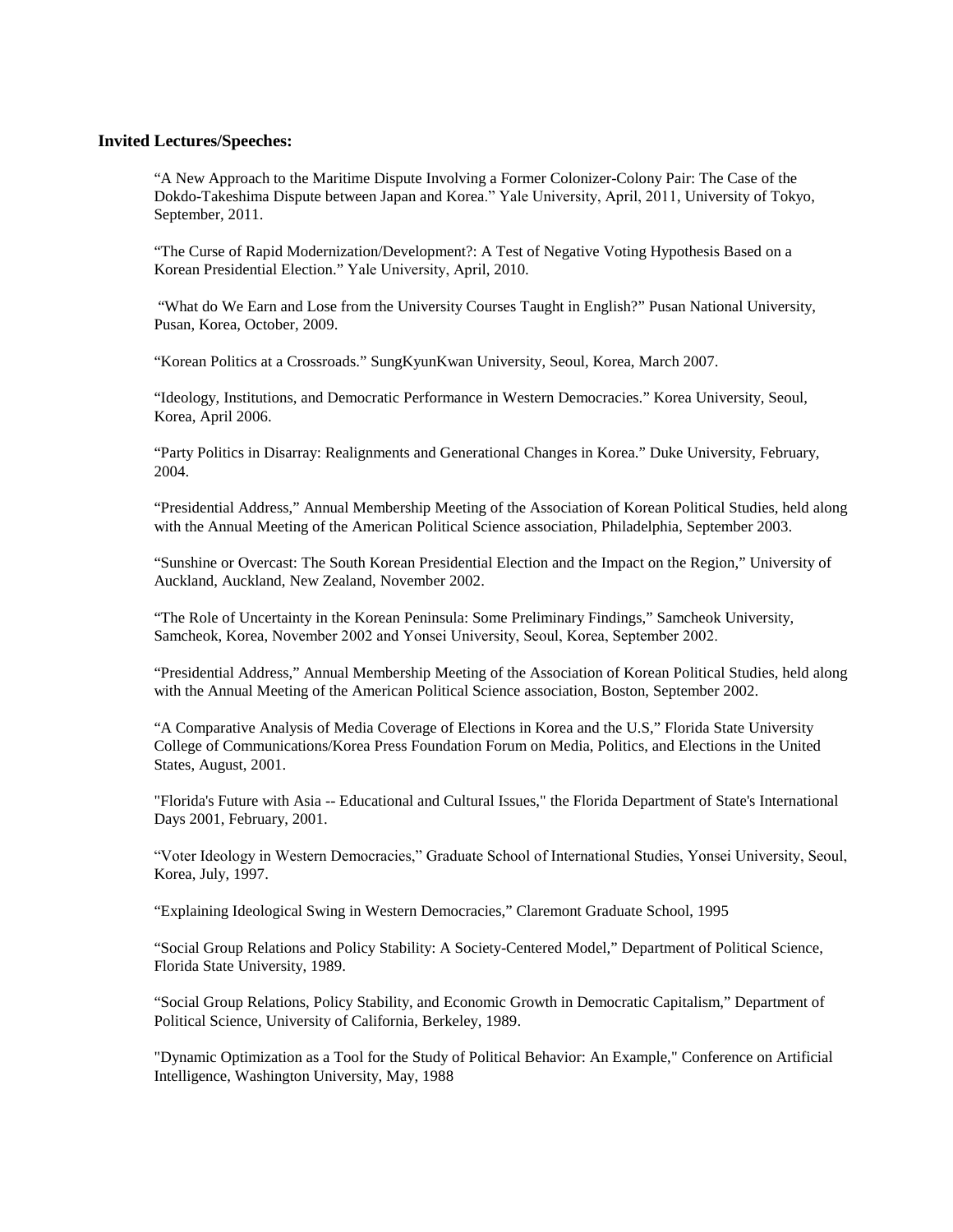### **Conference Participation:**

### (i) Paper Presentation:

American Political Science Association, 1988, 1989, 1992, 1993, 1994, 1997, 1998, 1999, 2000, 2001, 2002, 2003, 2004, 2005, 2006, 2007, 2008. International Studies Association, 1994, 2000, 2004, 2005, 2006, 2010, 2011 Joint Meeting of the International Studies Association and the Central and East European International Studies Association, Budapest, Hungary, 2003. International Studies Association, Hong Kong International Convention, 2001 World Congress of the International Political Science Association, 1997 (Seoul, Korea), 2000 (Quebec, Canada), 2006 (Fukuoka, Japan). Midwest Political Science Association, 1988, 1995, 1997, 2006. Southern Political Science Association, 2000 Southwestern Political Science Association, 2000. Public Choice Society, 1993, 1998 International Conference on National Territory and Sovereignty, Seoul, Korea, 2008. Sixth Thai-Korean Political Scientists' Dialogue, Seoul, Korea, 2006. Nordic Association of Canadian Studies, Reykjavik, Iceland, 1999. Conference on the Re-organization of the Party System, Hallym University, Chunchon, Korea, 1993. International Conference on Transformation in the Korean Peninsula Toward the 21st Century: Peace, Unity and Progress, Michigan State University, 1993.

### (ii) Chair/Discussant:

American Political Science Association, 1989, 1994, 2002, 2003, 2004. International Studies Association, 2005, 2006, 2010, 2011. World Congress of the International Political Science Association, 1997. Midwest Political Science Association, 1991, 1997. Southern Political Science Association, 1998, 2000. International Conference on National Territory and Sovereignty, Seoul, Korea, 2008. International Conference of Korean Studies, 2002. Conference on Korean Economy in Transition, University of Texas at Austin, 1995. International Conference on Transformation in the Korean Peninsula Toward the 21st Century: Peace, Unity and Progress, 1993. Symposium on "Economic Development in Taiwan and Korea," Florida State University, 1992. Symposium on "Korean Unification," Florida State University, 1991. Conference on "The 1992 Project and the Future of Integration in Europe," Florida State University, 1990.

### (iii) Invited Participant/Panelist/Moderator:

Moderator, Roundtable on "What (Not) to Do with North Korea," Annual Meeting of the American Political Science Association, Seattle, September 2011. Workshop on "Territorial Disputes in Asia," (Sponsored by the Northeast Asia History Foundation), Los Angeles, 2007. Political Methodology Conference, Florida State University, 1993. International Conference on Transformation in the Korean Peninsula Toward the 21st Century: Peace, Unity and Progress, 1993.

Symposium on "Economic Reform in China," Florida State University, 1990.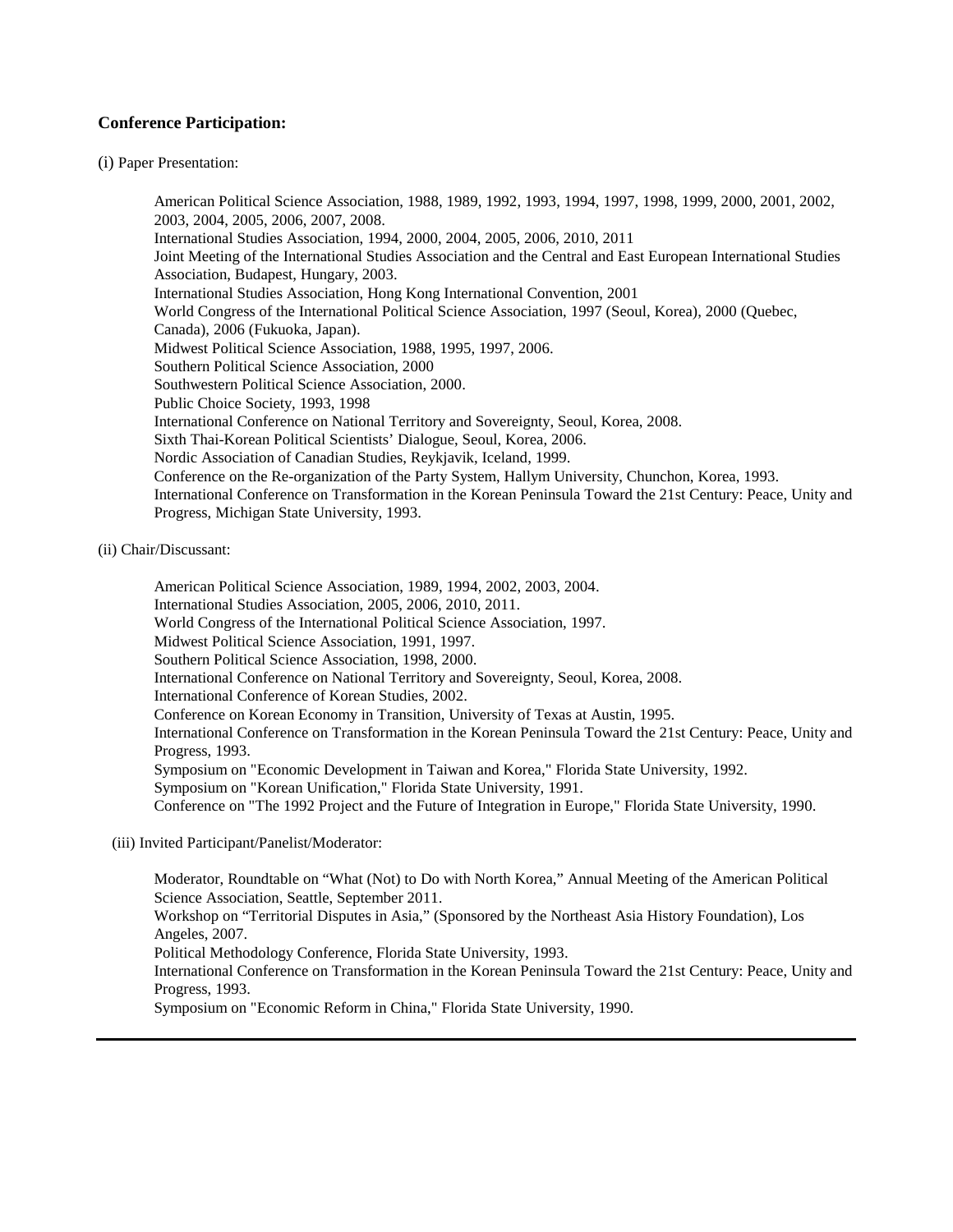## **TEACHING**

#### **Fields of Teaching Interest**:

Comparative Politics: Comparative Political Economy, Comparative Political Institutions, Rational-Choice Approaches to Comparative Politics, Introduction to Comparative Politics, Chinese Politics, Korean Politics, Politics of East Asia Formal Theory: Game Theory, Social Choice Theory Methodology: Research Design, Basic Statistics

### **Courses Taught:**

#### (i) At Seoul National University

Political Institutions and Democratic Performance Civic Education in Korea

### (ii) At Florida State University

#### Undergraduate Level:

Introduction to Comparative Politics Social Science Honors Seminar Political Institutions Chinese Politics Politics of Korea, Taiwan, and Japan Comparative East Asian Politics American Politics in Comparative Perspective Strategy in Politics Politics and the Theory of Games

#### Graduate Level:

Comparative Political Economy Political Institutions and Democratic Performance Advanced Research in Comparative Politics Comparative Asian Politics Game Theory Social Choice Theory Mathematical Modeling

#### **Mater's Thesis Committee Participation (at Seoul National University):**

(Name, Year of Completion, Place of Employment)

Bohyung Ahn, 2011. Teacher, Gwanak High School, Seoul, Korea.

#### **Ph.D. Student Dissertation Committee Participation (at Florida State University):**

(Name, Year of Completion, Place of Employment. †denotes those whose dissertation I directed.)

†Richard Hawley, 2011. In the job market.

†Woojin Kang, 2009. Assistant Professor, Angelo State University, Texas.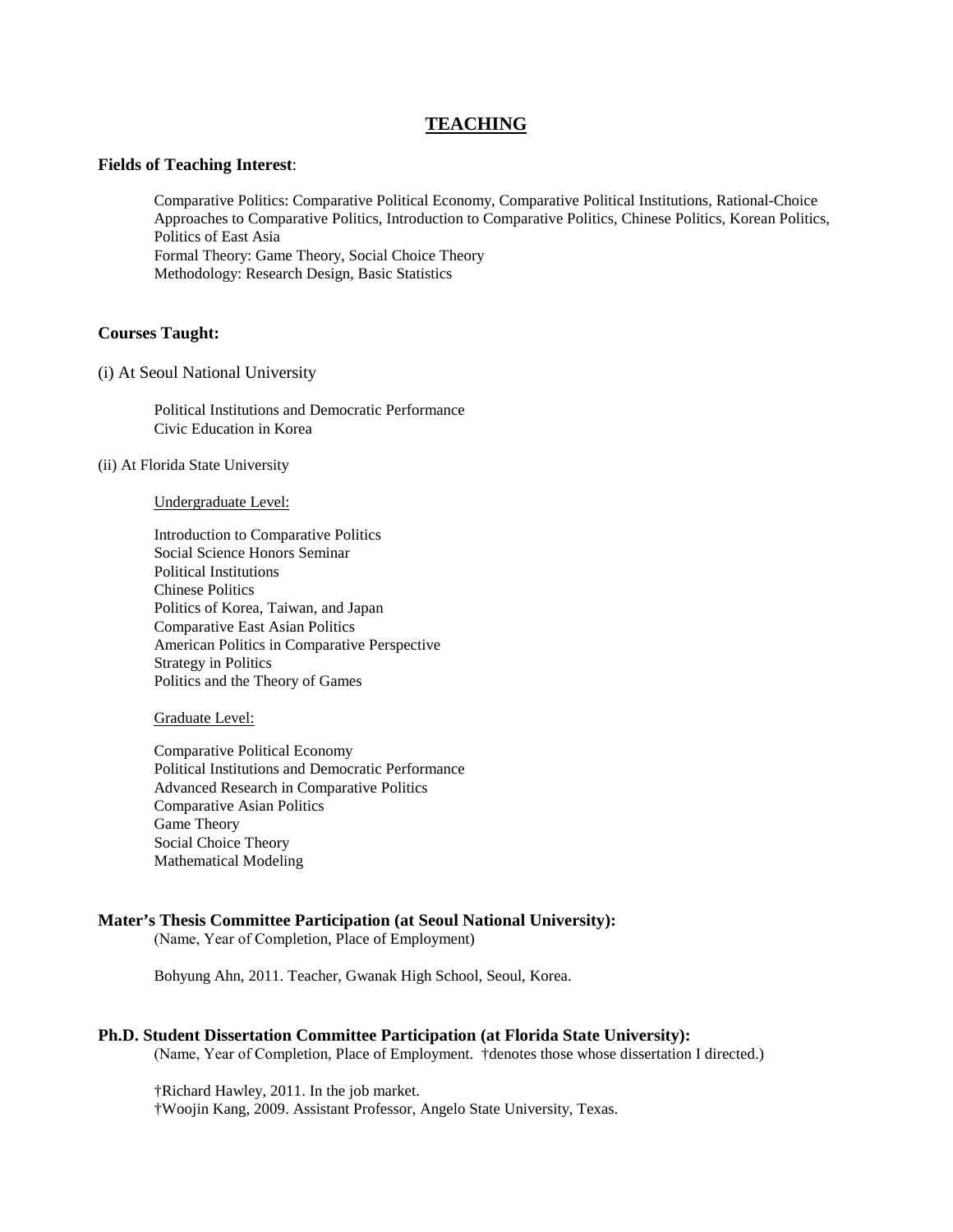Hei-Sung Kum (Information Studies), 2008. Tongjin Lee, 2006 (Education), Ministry of Education, Seoul, Korea. †Marc A. Pape, 2005, Assistant Professor, Dickinson College, Pennsylvania. Jun Y Choi, 2003, Assistant Professor, Inha University, Korea. †Petya Kostadinova, 2002, Assistant Professor, University of Illinois in Chicago. Won Hyung Lee (Economics), 2000, Assistant Professor, Hanyang University, Korea. †Tatiana Kostadinova, 2000, Associate Professor, Florida International University. Robby Hart, 1999, Director of Market Research, Gelb Consulting. Quan Li, 1998, Professor, Texas A&M University. James Ciotti, 1996. Hyun Joong Shin, 1995, Associate Professor, Hannam University, Korea. Jeff Ling, 1995, Partner, MGT Research. Lui Hebron, 1995, Assistant Professor, Eastern Washington University. Erick G. Highum, 1995, Lecturer, University of Wisconsin, River Falls. Kevin Wang, 1995, Urban Institute, Washington, D.C. Hyun Jang, 1994, Associate Professor, Honam University, Korea. Noh-soon Chang, 1994, Associate Professor, Halla University, Korea. ChinSoo Bae, 1991, Senior Researcher, Head of Research Division on Territorial Dispute Resolution, Northeast Asian History Foundation, Korea. \_\_\_\_\_\_\_\_\_\_\_\_\_\_\_\_\_\_\_\_\_\_\_\_\_\_\_\_\_\_\_\_\_\_\_\_\_\_\_\_\_\_\_\_\_\_\_\_\_\_\_\_\_\_\_\_\_\_\_\_\_\_\_\_\_\_\_\_\_\_\_\_\_\_\_\_\_\_\_\_\_\_\_

## **SERVICE**

### **Departmental Service at Florida State University:**

- Departmental Executive Committee, 1996-1998, 1999-2001
- Promotion and Tenure Committee, 1998, 2001, 2004
- Graduate Studies Committee, 1990-1994, 1998-1999, 2003-2005, 2007-2008
- Undergraduate Studies Committee, Fall,1992
- Comparative Politics Field Committee, 1990-2011 (Field Representative, 1990-1994, 1998-1999, 2003-2005, 2007-2008)
- Formal Theory Field Committee, 1993-2011 (Field Representative, 1993-2002)
- Methods Field Committee, 1990-2011 (Field Representative, Spring,1992)
- Comparative Politics Faculty Search Committee, 1990-91, 92-93, 93-94, 94-95, 98-99, 99-2000, 2001-02, 04-05 (Committee Chair, 98-99, 99-2000, 04-05)
- American Politics Faculty Search Committee, 1996-97
- Open Field Faculty Search Committee, 1999-2000, 2000-2001
- Francis Eppes Endowed Chair Search Committee, 2000-2001
- Professional Excellence Program Award (for exceptional accomplishment by a full professor) Departmental Review Committee, 1996-97
- Pruet Award (for the best paper written by a graduate student) Selection Committee, 1990
- Student Representative, Formal Theory Faculty Search Committee, 1986 (at Washington University)

### **College/University Service at Florida State University:**

(i) Committee/Institutional Development

- Review Committee for the CRC COFRS Summer Research Grant Program, Florida State University, 2011.
- Fulbright Student Selection Committee, Florida State University, 2007-2011 (Appointed by the Provost).
- Senator, the Faculty Senate, Florida State University, 2009-2011.
- University Library Committee, 2009-2011.
- A Fulbright Mentor (for faculty members applying for Fulbright Scholarship), Recognized in the Faculty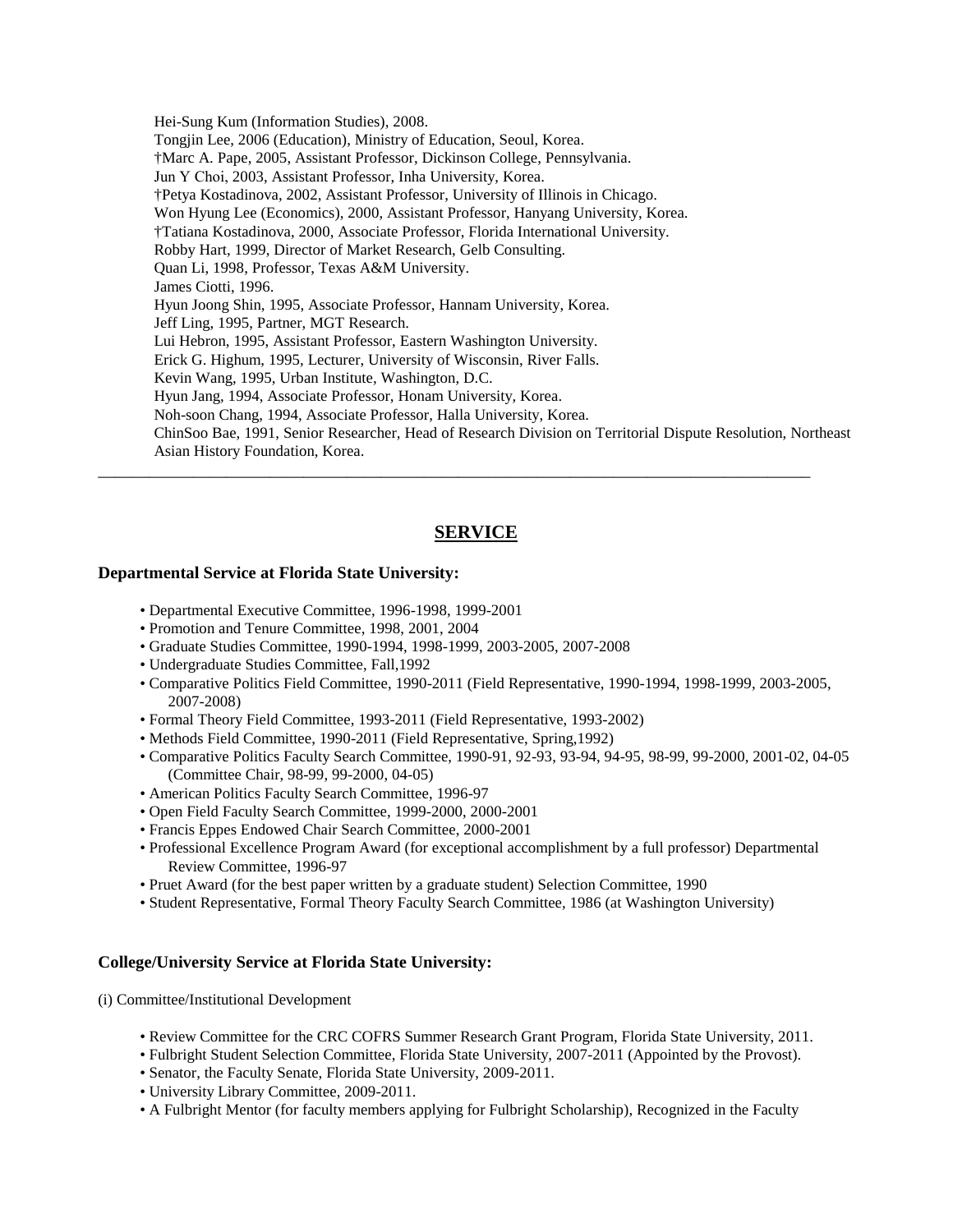Achievements page [\(http://ofr.fsu.edu/fulbright.html\)](http://ofr.fsu.edu/fulbright.html) in the Office of Faculty Recognition (http://ofr.fsu.edu), Florida State University, 2007-2011.

- Policy and Curriculum Committee, Asian Studies Program, College of Social Sciences, Florida State University, 1989-2011.
- International Affairs Program Executive Committee, College of Social Sciences, Florida State University, 2002- 2011 (As a result of the QER of the International Affairs, Asian Studies, and Russian and East European Studies Programs in 2007, this executive committee was reduced in size, 5 members, but was given a lot of discretion to assist the dean and director of the programs with academic oversight and governance of the programs).
- Faculty Advisor, Florida State University Asian Student Union, 1999-2011
- Faculty Advisor, Florida State University Korean Student Association, 1992-2002
- Chair, International Student Committee (University-wide Committee under Vice President for Student Affairs), 1999-2001
- Teaching Incentive Awards (for exceptional teaching) College of Social Sciences Review Committee, Florida State University, 1995-96, 96-97
- Since 1995, I have invited one visiting professor from Korea each year who engaged in research, symposia, and discussion with faculty and students within the University.
- In 1995, I made an arrangement with the Commissioner of Education in Jeju Province in Korea for the English training of its high school English teachers at the Center for Intensive English Studies at FSU. Based on the agreement in 1995, 20 high school English teachers in Jeju Province have come to Florida State for six-month training each year.
- (ii) Conference Organization/Participation/Media Interview within the University
	- Organizer, The Inaugural Mini-Conference of the Center for the Study of Democratic Performance, Florida State University, February, 2009.
	- Organizer and Moderator, "Korea Symposium 2002," Florida State University, April 2002.
	- Co-organizer, the Visit of Douglas North, a Nobel Prize Winner in Economics, to FSU, April 2002.
	- Published Interview with FSView (FSU Student Newspaper) on the State of Comparative Politics Field, September 25, 2000
	- Published Interview with FSView on China and WTO, October 2000
	- Organizer and Moderator, Panel Discussion on "The Economic Crisis in Asia," Global Gatherings (sponsored by the International Student Center), Florida State University, September 1998, Broadcast by the FSU TV (Channel 47)
	- Organizer, Mr.Jy-jon Tsai's Visit and Speech at FSU. Mr.Tsai is the Director of Information Division, Taipei Economic and Cultural Office in Atlanta (the Equivalent of a General Consulate), Republic of China, April 9, 1998.
	- Moderator, Panel Discussion on "Korea: The Problem of Unifying a Divided Country," Global Gatherings (sponsored by the International Student Center and Peace Studies Program), Florida State University, November, 1995
	- Organizer, Symposium on "the Effect of Democratization on Economic Performance," Florida State University, January 1995.
	- Panelist, International Faculty Panel, International Graduate Student Orientation, Florida State University, August 1993
	- Organizer, Symposium on "Korean Unification," Florida State University, April 1991.

### **Professional Service:**

(i) Conference Organization

- Program Chair, Annual Meeting of the Association of Korean Political Studies, held as part of the Annual Meeting of the American Political Science Association, 2011, 1997.
- Section Chair, Formal Theory Section, Annual Meeting of the Southern Political Science Association, 1998